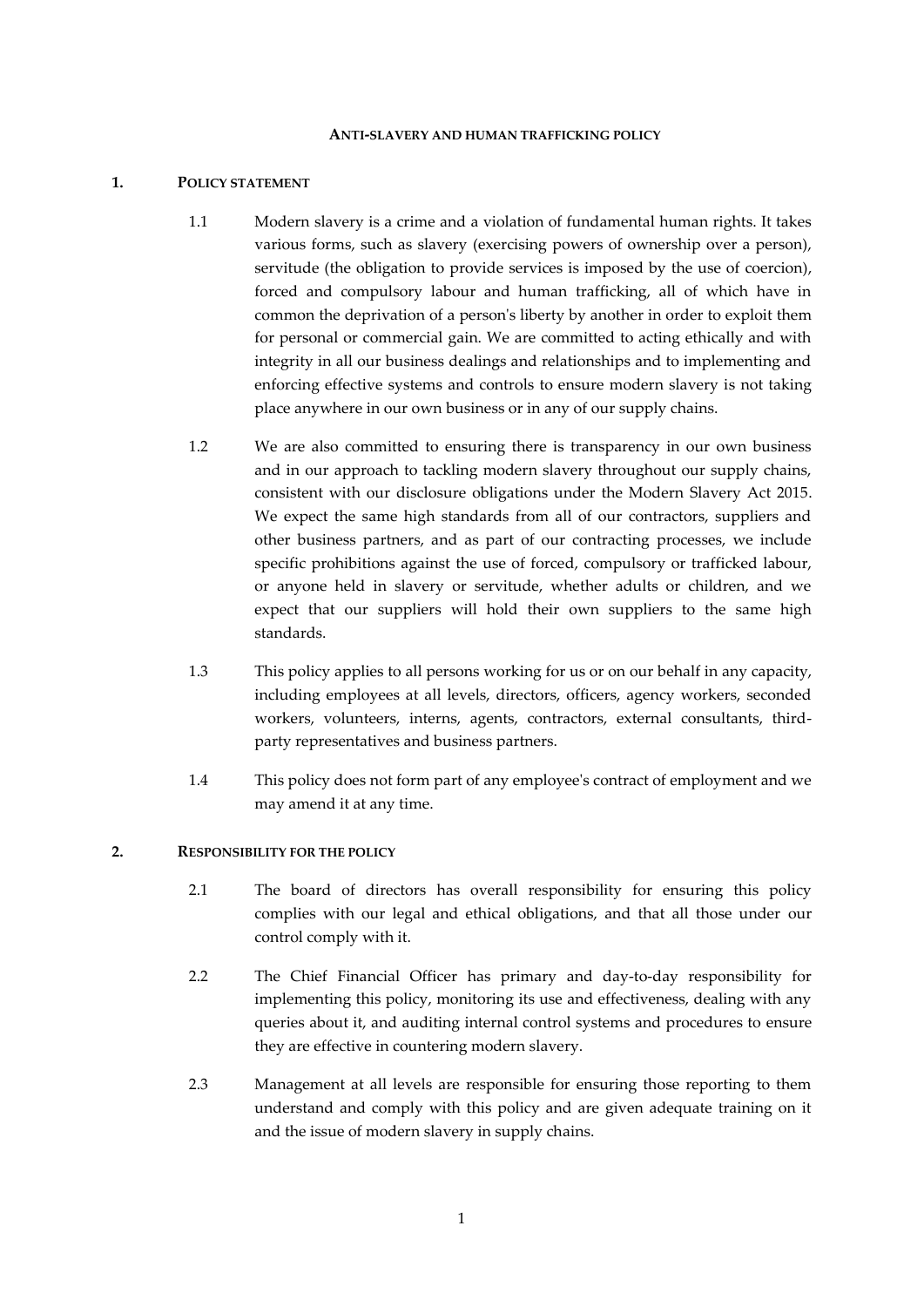## **3. COMPLIANCE WITH THE POLICY**

- 3.1 You must ensure that you read, understand and comply with this policy.
- 3.2 The prevention, detection and reporting of modern slavery in any part of our business or supply chains is the responsibility of all those working for us or under our control. You are required to avoid any activity that might lead to, or suggest, a breach of this policy.
- 3.3 You must notify the Chief Financial Officer as soon as possible if you believe or suspect that a conflict with this policy has occurred, or may occur in the future.

#### **4. THE RISKS**

- 4.1 The principal areas of risk we face, related to slavery and human trafficking, include:
	- i. supply chains
	- ii. recruitment through agencies
- 4.2 We manage these risk areas through our training and awareness and our procedures set out in this policy and our Whistleblowing policy.

#### **5. COMMUNICATION AND AWARENESS OF THIS POLICY**

- 5.1 We provide specialist training to those staff members who are involved in managing recruitment and our supply chains.
- 5.2 Our commitment to addressing the issue of modern slavery in our business and supply chains must be communicated to all suppliers, contractors and business partners at the outset of our business relationship with them and reinforced as appropriate thereafter.

#### **6. OUR PROCEDURES**

6.1 Anti-slavery statement

Although not yet a legal requirement of the Company, we make a clear annual statement setting out the steps we have taken to ensure slavery and human trafficking is not taking place in our supply chains and to demonstrate that we take our responsibilities to our employees, people working within our supply chain and our clients seriously.

6.2 Supply chains

We are updating our procedures with respect to Supply Chain Management. We expect it to take until the end of 2023 to be fully implemented. Until this time the process will be in transition, with some elements of the procedure only partially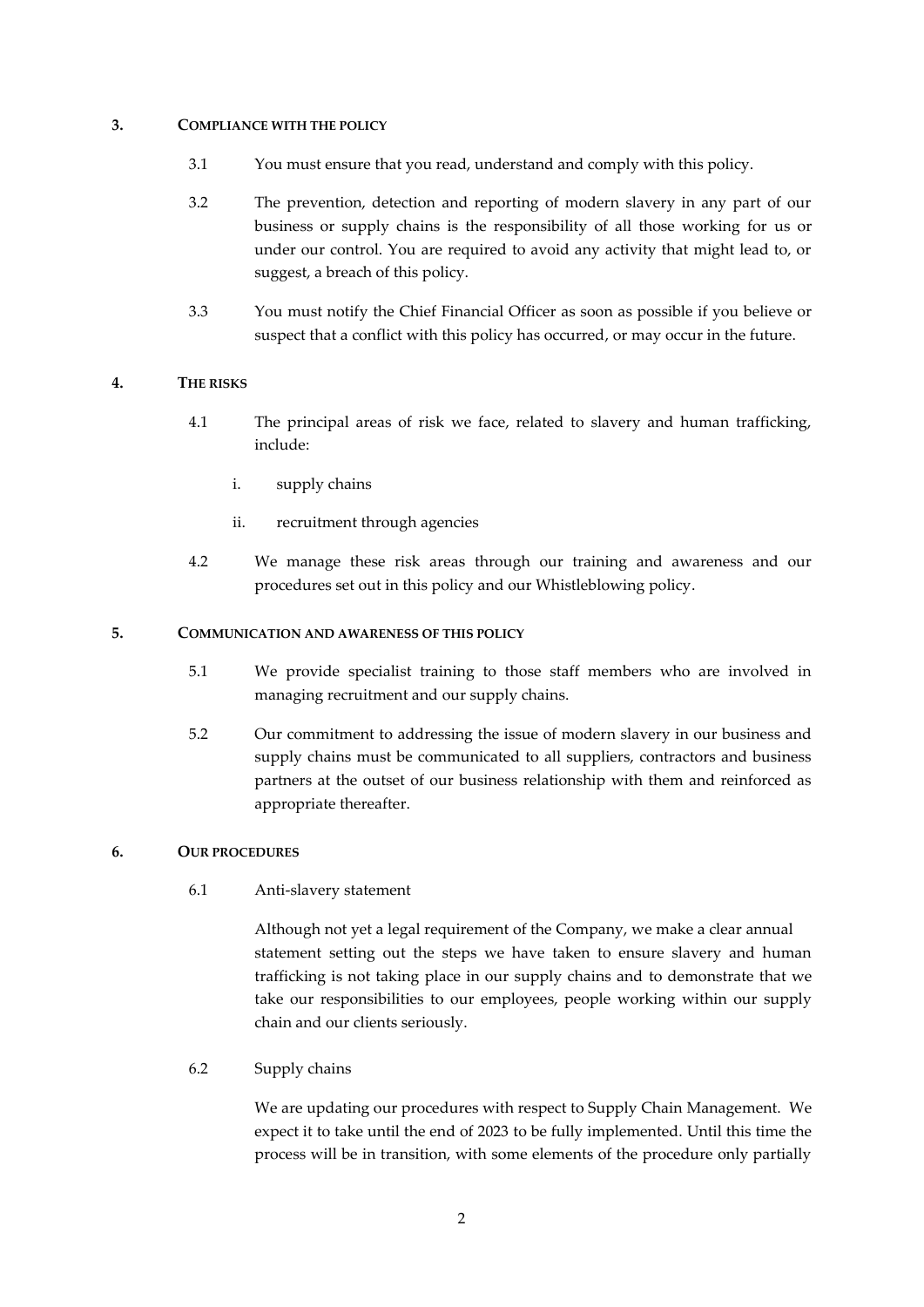in place. Below we set out what we currently do and what we aim to do when the new process is fully in place.

- (a) We currently informally screen supply chains to ensure the potential for slavery and human trafficking is minimised. The new process will formally categorise suppliers in accordance with the risk we deem that they represent. There will be three categories of risk, High, Medium and Low. All suppliers will be reassessed every two years.
- (b) Any supplier that is deemed High Risk will be audited annually to ensure that no exploitation is evident.
- (c) If a company that we do business with indicates any form of exploitation, we will raise this with them and if it is not halted we will cease our relationship with them.
- (d) We currently do not have a requirement for suppliers to have signed a contract with the Company, however, the new process will ensure that all High and Medium Risk suppliers have a Supplier Agreement. And all High Risk suppliers have Quality and Regulatory agreement with the Company.
- (e) Where a Supplier Agreement is in place it will contain an anti-slavery clause. This clause, which flows down through all layers of our supply chain, prohibits suppliers and their employees from engaging in slavery or human trafficking.
- (f) We seek to ensure that we can account for each step of our supply process so that we know who is providing goods and services to us and we have mechanisms and processes in place to check, including:
	- i. All critical suppliers should have a supplier contract which contains an anti-slavery clause.
	- ii. Non-critical suppliers are required to complete a self-assessment questionnaire and if responses are deemed to be negative an alternative source of supply will be found.

## 6.3 Recruitment

- (a) Using agencies
	- i. Our policy is to only use agreed specified reputable recruitment agencies.
	- ii. To ensure the potential for slavery and human trafficking is reduced as far as possible, we thoroughly check recruitment agencies before adding them to our list of approved agencies. This includes:
		- ensuring that the appropriate ethical policies are held by the agencies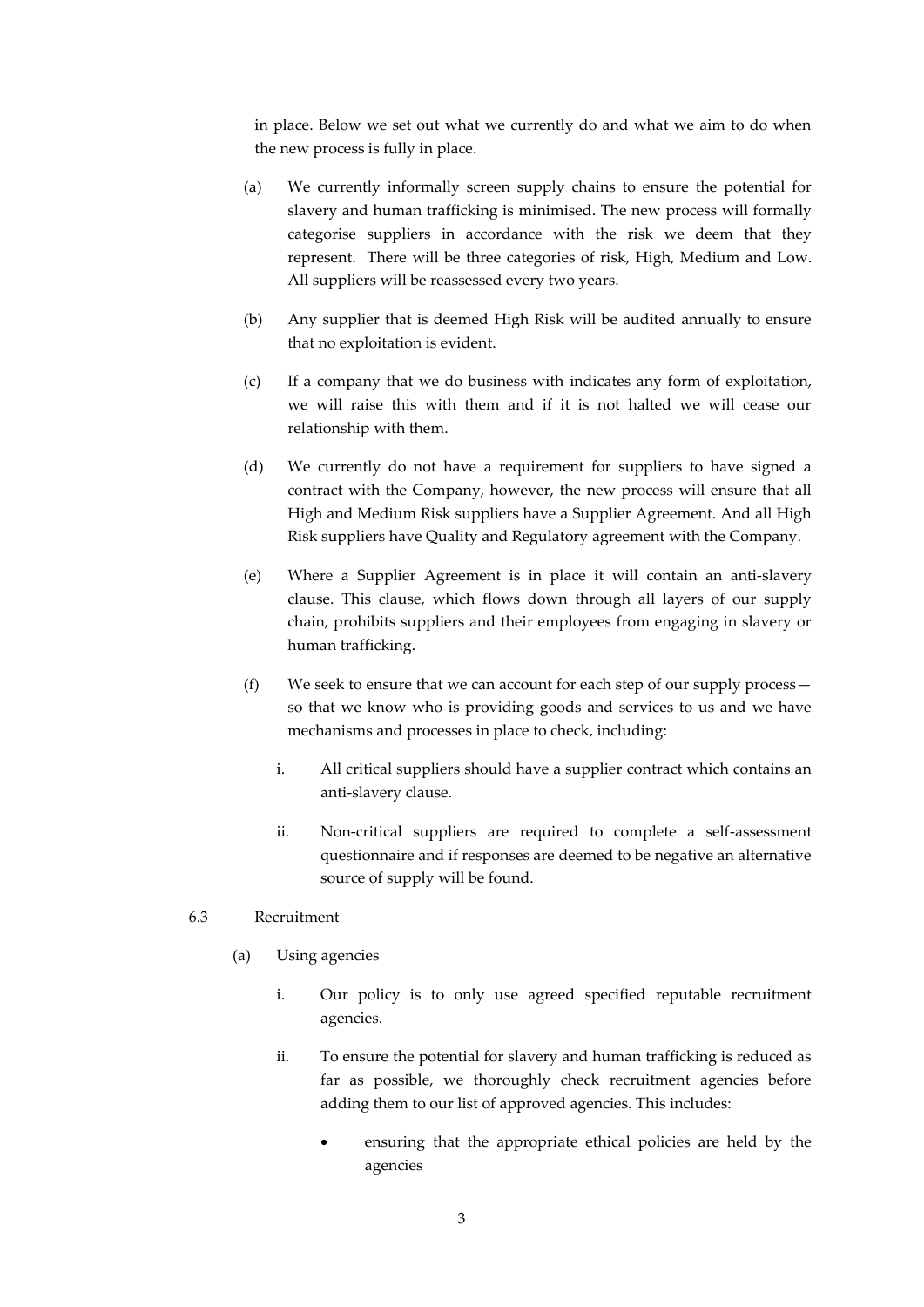- entering to contractual agreements with the agency
- investigating reputation
- ensuring the staff an agency provides have the appropriate paperwork (e.g. work visas)
- ensuring the agency provides assurances that the appropriate checks have been made on the person they are supplying
- (b) General recruitment
	- i. We always ensure all staff have a written contract of employment and that they have not had to pay any direct or indirect fees to obtain work.
	- ii. We always ensure staff are legally able to work in the UK.
	- iii. We require formal identification for all new employees such as drivers licence or passport.
	- iv. We provide information to all new recruits on their statutory rights including sick pay, holiday pay and any other benefits they may be entitled to.
- (c) If, through our recruitment process, we suspect someone is being exploited, the Chief Financial Officer will follow our reporting procedures (See Reporting slavery).

# **7. IDENTIFYING SLAVERY**

- 7.1 There is no typical victim and some victims do not understand they have been exploited and are entitled to help and support.
- 7.2 However, the following key signs could indicate that someone may be a slavery or trafficking victim.
	- (a) The person is not in possession of their own passport, identification or travel documents.
	- (b) The person is acting as though they are being instructed or coached by someone else.
	- (c) They allow others to speak for them when spoken to directly.
	- (d) They are dropped off and collected from work.
	- (e) The person is withdrawn or they appear frightened.
	- (f) The person does not seem to be able to contact friends or family freely.
	- (g) The person has limited social interaction or contact with people outside their immediate environment.